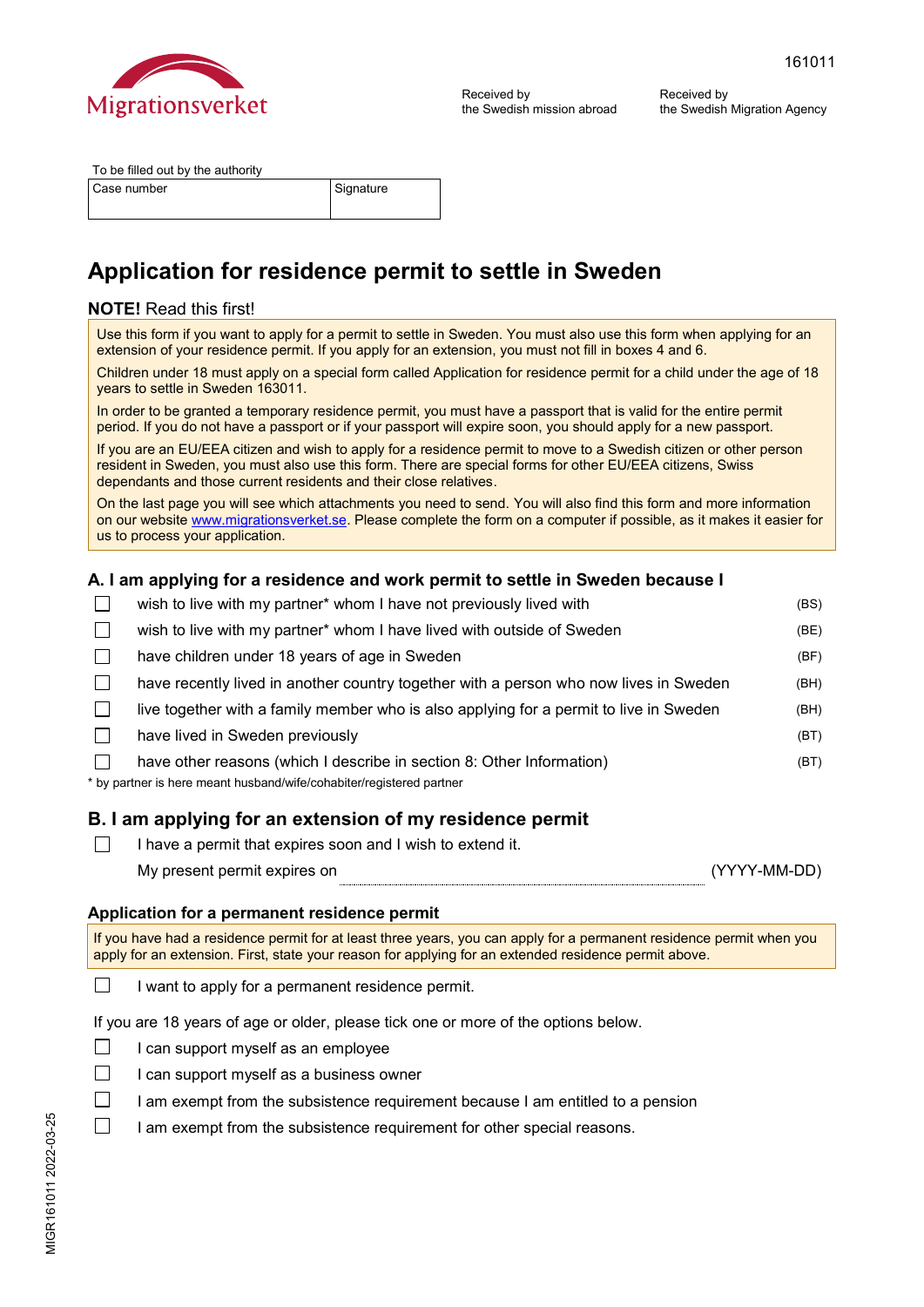# **1. My personal details**

| Surname (family name)                                                     | Previous surname(s), if any                      |
|---------------------------------------------------------------------------|--------------------------------------------------|
| First name(s)                                                             | Date of birth/Personal ID No. (YYYYMMDD-NNNN)    |
| Citizenship                                                               | Previous or other citizenship                    |
| Place of birth                                                            | Country of birth                                 |
| Native language                                                           | Also speaks or writes (languages)                |
| Applying together with other persons                                      | Sex                                              |
| Yes<br><b>No</b>                                                          | Female<br>Male                                   |
| Marital status                                                            |                                                  |
| Married*<br>Engaged<br>Unmarried<br>.<br>$\cdot$ $\cdot$<br>$\sim$ $\sim$ | Cohabiting partner<br><b>Divorced</b><br>Widowed |

\*Registered partners are counted as married

## **2. My passport details, etc**

| I have a passport                                                                  | Type of passport |                            | Passport number |
|------------------------------------------------------------------------------------|------------------|----------------------------|-----------------|
| l No<br>Yes                                                                        |                  |                            |                 |
| Which authority issued the passport?                                               |                  | Date of issue (YYYY-MM-DD) | Expiry date     |
|                                                                                    |                  |                            |                 |
| I have the right to return to my native country or to the country where I now live |                  |                            |                 |
| Yes country:<br>  No                                                               |                  |                            |                 |
| l also have permission to live in other countries                                  |                  |                            |                 |
| Yes country:<br>$\Box$ No                                                          |                  |                            |                 |

# **3. My address at present**

| c/o         | Address                  |
|-------------|--------------------------|
|             |                          |
| Postal code | Place                    |
|             |                          |
| Country     | Daytime telephone number |
|             |                          |

# **4. My address in my native country** (only on the first application)

| Same address as above |                          |
|-----------------------|--------------------------|
| c/o                   | Address                  |
|                       |                          |
| Postal code           | Place                    |
|                       |                          |
| Country               | Daytime telephone number |
|                       |                          |

## **5. My email address**

# **6. My previous contacts with Sweden** (only on the first application)

| I have previously applied to come to Sweden | If yes, state case number from previous application |
|---------------------------------------------|-----------------------------------------------------|
| No<br>Yes vear:                             |                                                     |
| I have been in Sweden before                | l was last in Sweden                                |
| No<br>Yes year:                             | until<br>from                                       |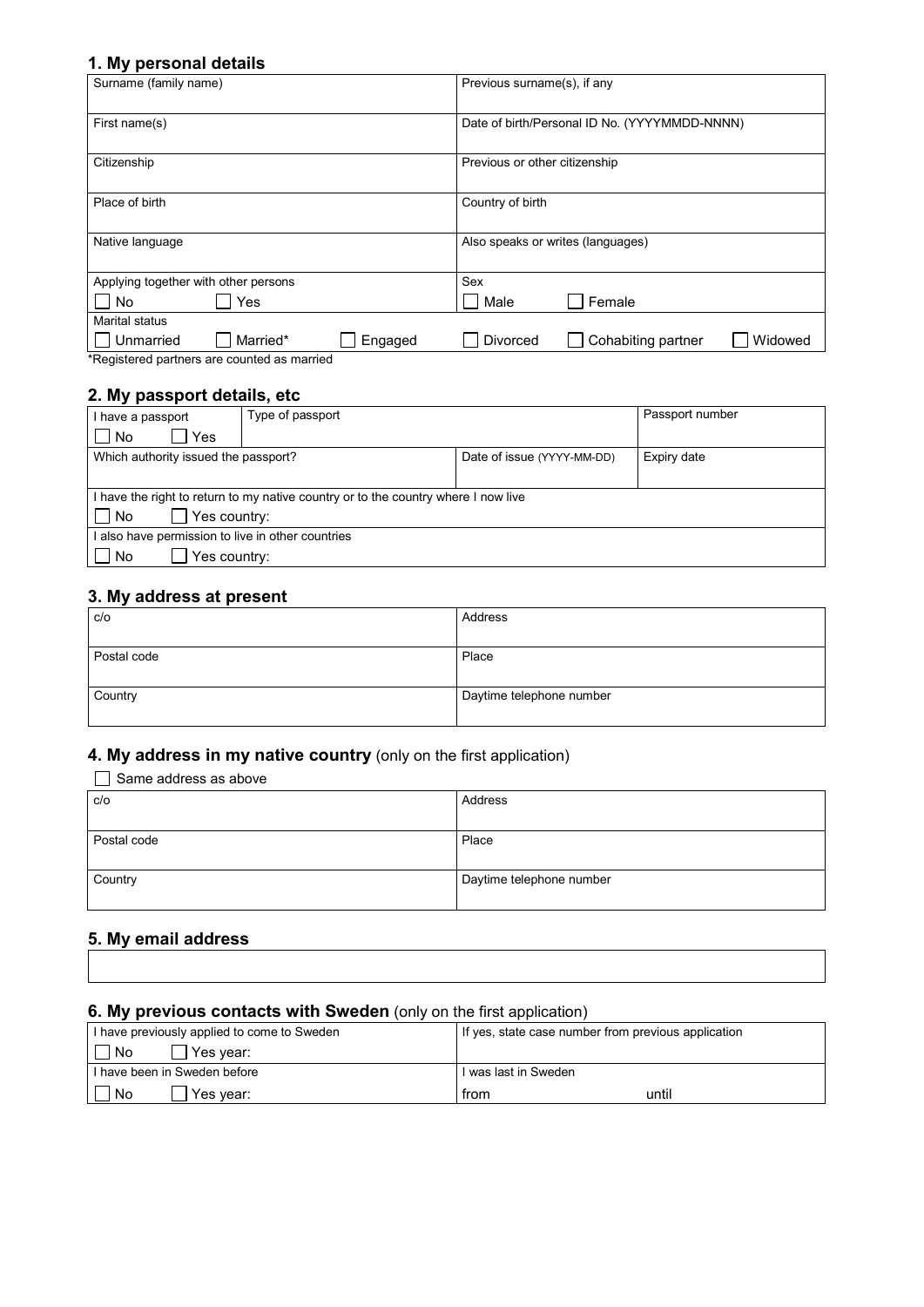#### **7. The person that I shall live with or currently live with** (referee/reference person)

| Surname (family name)            | Previous surname(s), if any                   |
|----------------------------------|-----------------------------------------------|
| First name(s)                    | Date of birth/Personal ID No. (YYYYMMDD-NNNN) |
| Citizenship                      | Previous citizenship                          |
| Email address                    | Daytime telephone number                      |
| Address (street, place, country) | Sex<br>Male<br>Female                         |

## **8. Other information**

Here you can provide information on whether you have any other grounds to why you should be granted a residence permit in Sweden.

#### **9. Address where I wish my decision to be sent**

Swedish mission abroad or address in Sweden

### **10. Assurance**

I solemnly declare that the information that I have provided is true and that I have not knowingly omitted anything that could be of significance in an examination of this application. NOTE! This form is not valid without a signature.

Place and date Signature Signature Signature

A person who provides incorrect information in the application, or knowingly omits information that is of importance, can be fined or sentenced to imprisonment. See Chapter 20, section 6, paragraph 2 of the Aliens Act (2005:716).